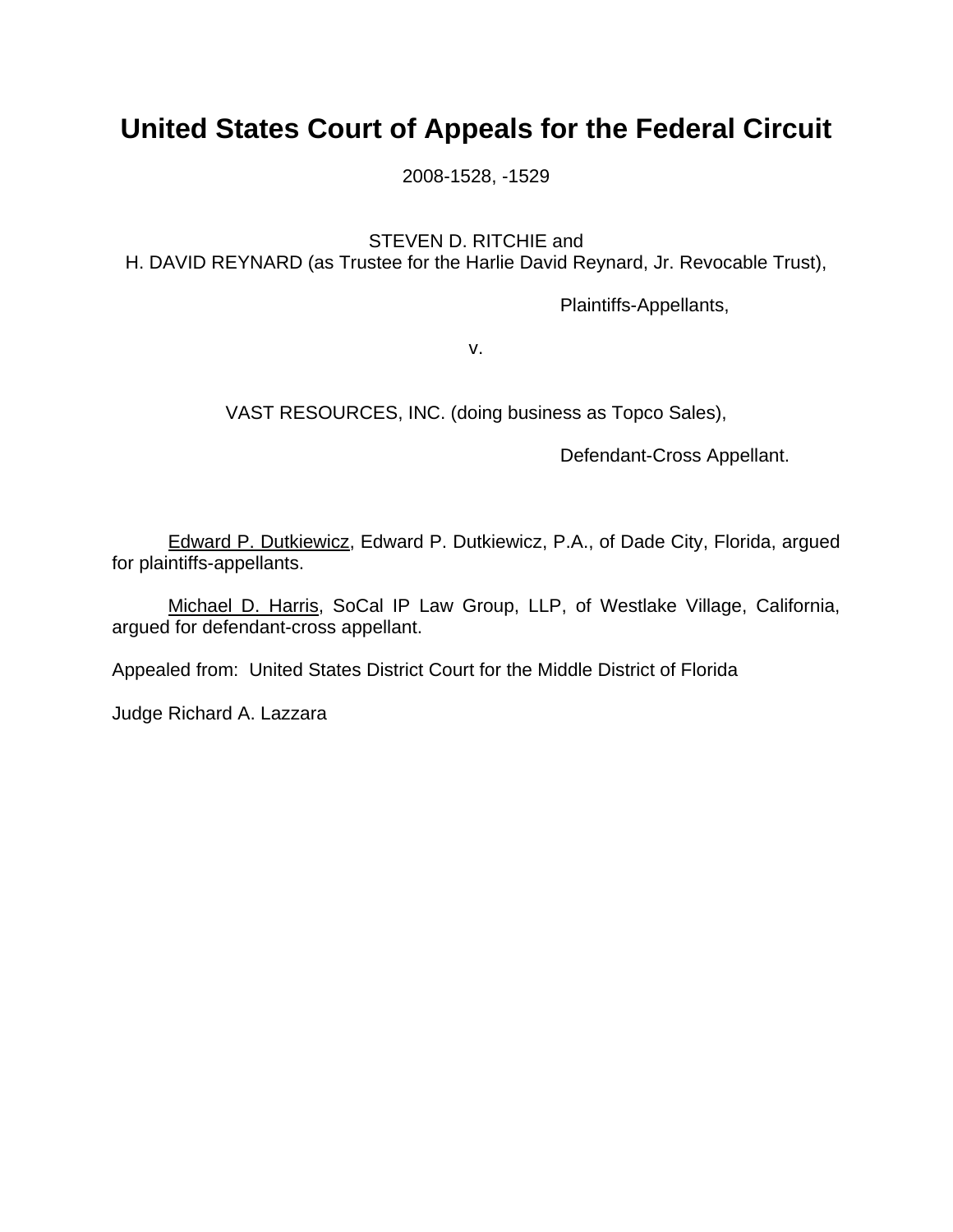## **United States Court of Appeals for the Federal Circuit**

2008-1528, -1529

STEVEN D. RITCHIE and

H. DAVID REYNARD (as Trustee for the Harlie David Reynard, Jr. Revocable Trust),

Plaintiffs-Appellants,

v.

VAST RESOURCES, INC. (doing business as Topco Sales),

Defendant-Cross Appellant.

Appeals from the United States District Court for the Middle District of Florida in case Nos. 8:06–CV–2128 and 8:06-CV–2229, Judge Richard A. Lazzara.

 $\frac{1}{2}$  , and the set of the set of the set of the set of the set of the set of the set of the set of the set of the set of the set of the set of the set of the set of the set of the set of the set of the set of the set

<u>.</u>

DECIDED: April 24 ,2009

\_\_\_\_\_\_\_\_\_\_\_\_\_\_\_\_\_\_\_\_\_\_\_\_\_\_

Before MICHEL, Chief Judge, BRYSON, Circuit Judge, and POSNER, Circuit Judge.<sup>\*</sup> POSNER, Circuit Judge.

The plaintiffs brought suit for patent infringement against the defendant, and prevailed in the district court, precipitating an appeal that, among other things, challenges the patent's validity. Dissatisfied with the amount of relief the court gave them, the plaintiffs cross-appeal; but on the view we take, the only issue we shall have

<span id="page-1-0"></span><sup>∗</sup> The Honorable Richard A. Posner, Circuit Judge, United States Court of Appeals for the Seventh Circuit, sitting by designation.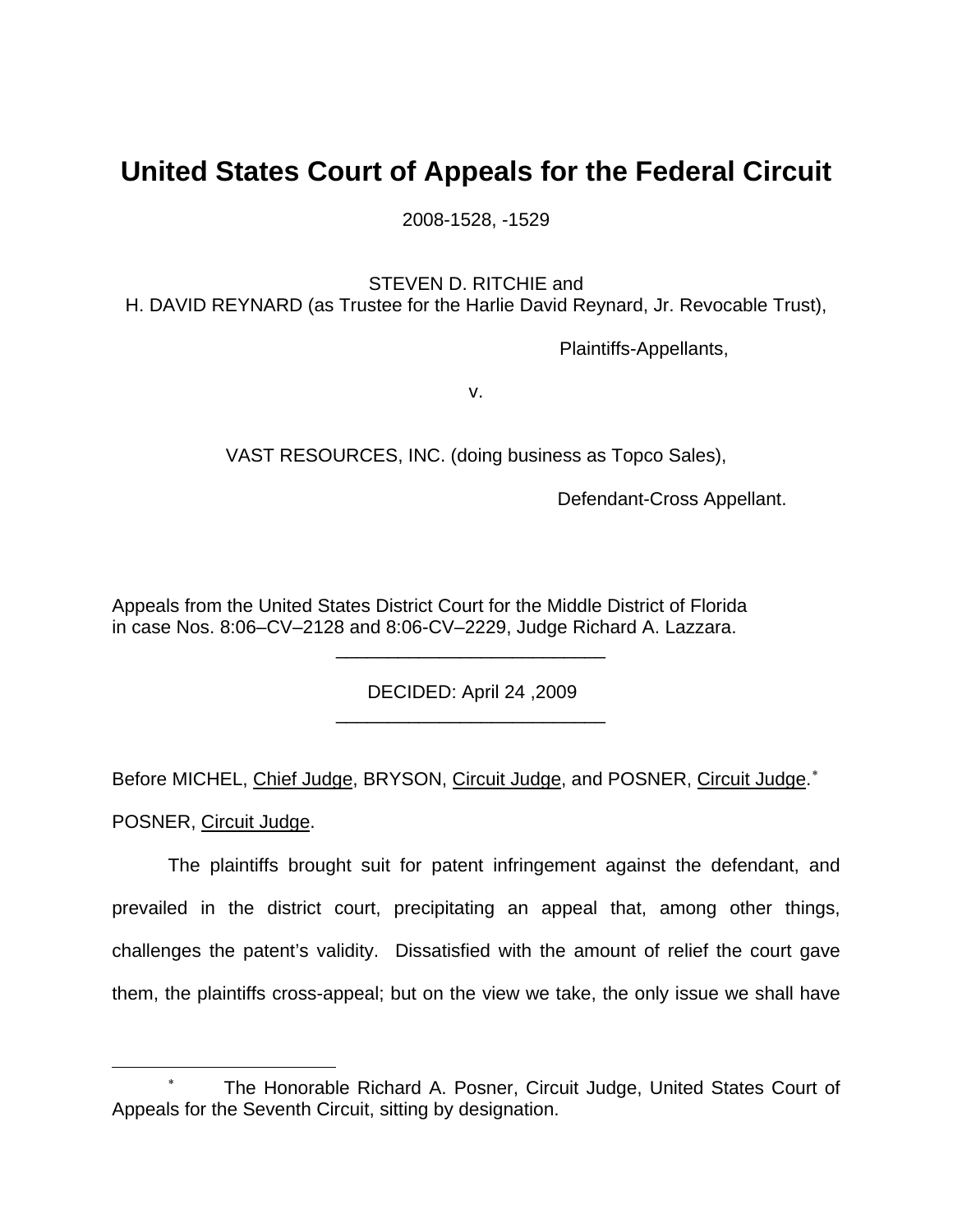to consider is whether the patented invention would have been "obvious" to persons skilled in the relevant art, as that word is understood in patent law. 35 U.S.C. § 103(a).

The plaintiffs own a manufacturer, called Know Mind Enterprises, and the defendant, doing business under the name Topco Sales, is another manufacturer. Both firms produce what the parties call "sex aids" but are colloquially referred to as "sex toys." A more perspicuous term is "sexual devices," by analogy to "medical devices." The analogy lies in the fact that, like many medical devices (thermometers for example), what we are calling sexual devices are intended to be inserted into bodily orifices, albeit for a different purpose.

The devices are generally in the shape of rods of various curvatures and are made out of rubber, plastic, glass, or some combination of these materials. Until the plaintiffs began manufacturing their patented sexual devices, glass sexual devices were made out of soda-lime glass, the most common form of glass. The plaintiffs' patent (U.S. Patent No. Re 38,924, the 2005 reissue of No. 6,132,366, filed on April 1, 1999) claims a "sexual aid…fabricated of a generally lubricious glass-based material containing an appreciable amount of an oxide of boron to render it lubricious and resistant to heat, chemicals, electricity and bacterial absorptions." Glass that contains boron oxide is called "borosilicate glass." The "silicate" is a reference to the fact that like most glass, the predominant component of borosilicate glass is silica.

By "lubricious"—a word whose primary meaning, appropriate for a sexual device, is "lecherous"—the patent means only "slippery," which is the secondary meaning of the word. The patent's use of the word in that sense is confusing, because glass is smooth rather than slippery. But what is meant is that the glass, because it contains oxide of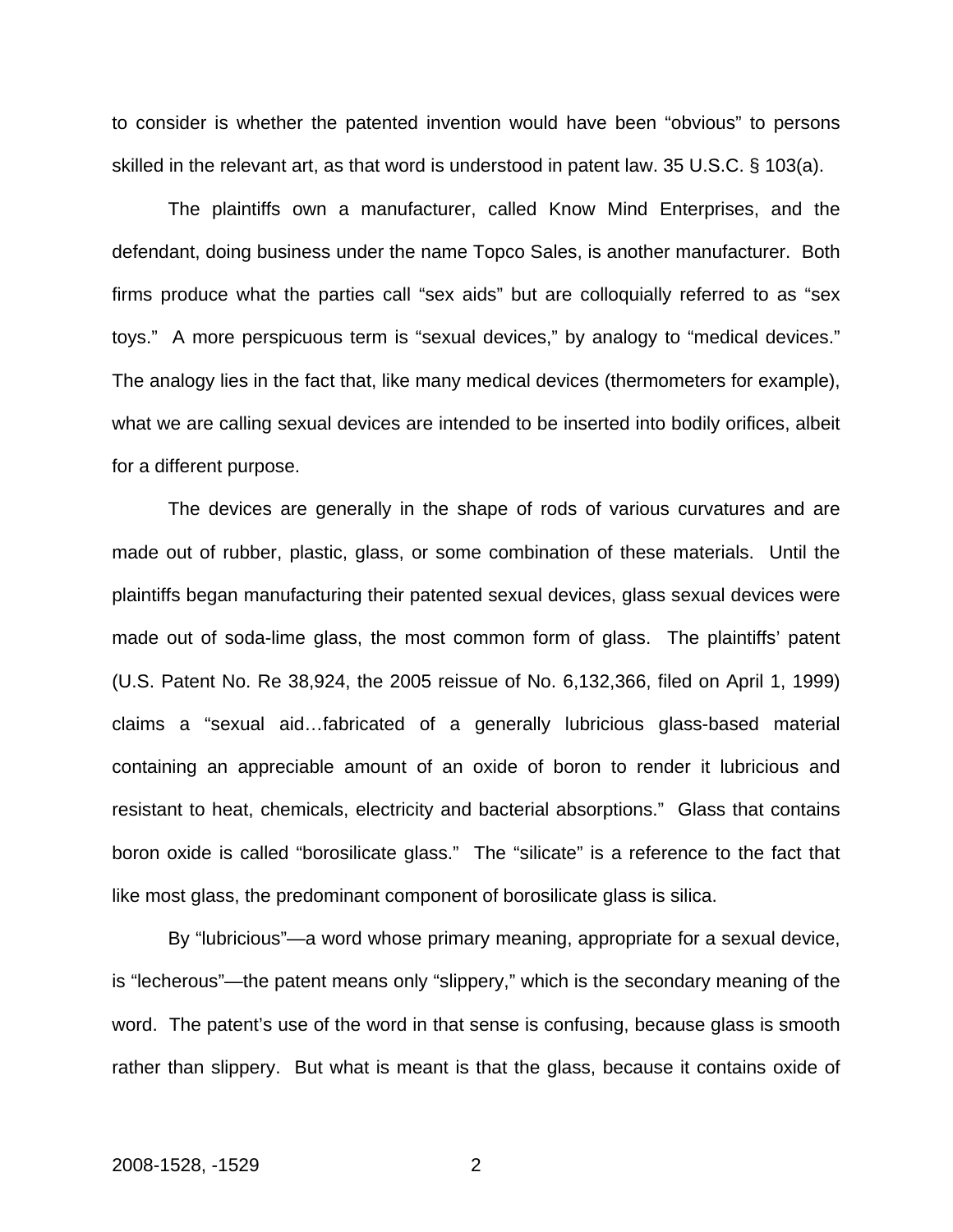boron, is smoother than soda-lime glass and therefore becomes slippery with less lubricant than a device made out of soda-lime glass. The patent's use of the term "appreciable amount" of oxide of boron is also troublesome, because it is vague. But apparently all that is meant is that the plaintiffs are claiming that their invention uses glass that has the amount of boron oxide usually found in borosilicate glass.

Borosilicate glass is the glass out of which Pyrex glassware was originally made, and is sometimes still made. Corning Glass Works (now Corning, Inc.), the original manufacturer of Pyrex glassware, now makes its kitchen glassware (still under the trade name Pyrex) out of tempered soda-lime glass, except in the European Union, where it continues to make it out of borosilicate glass.

That glass has the properties that the patent claims for it, and one can see how those properties (even resistance to electricity, see M. Klintschar, P. Grabuschnigg & A. Beham, Death from Electrocution During Autoerotic Practice: Case Report and Review of the Literature, 19 Am. J. Forensic Med. Pathology 190 (1998)) might enhance the utility of sexual devices made out of it. Nevertheless, though the plaintiffs' invention is useful (setting aside any qualms that one might have about sexual devices in general), it is not patentable if it would have been "obvious," not of course to the average person but to a person having the relevant technical skills. Given that it has commercial value, as heavily emphasized by the plaintiffs, and given that Pyrex, made originally as we said from borosilicate glass, has been sold by Corning for almost a century (and it was sold under other names beginning in 1893, when borosilicate glass was first invented), to call its use in a sexual device "obvious" may seem the triumph of hindsight over insight. Commercial value is indeed one of the indicia of nonobviousness, Graham v. John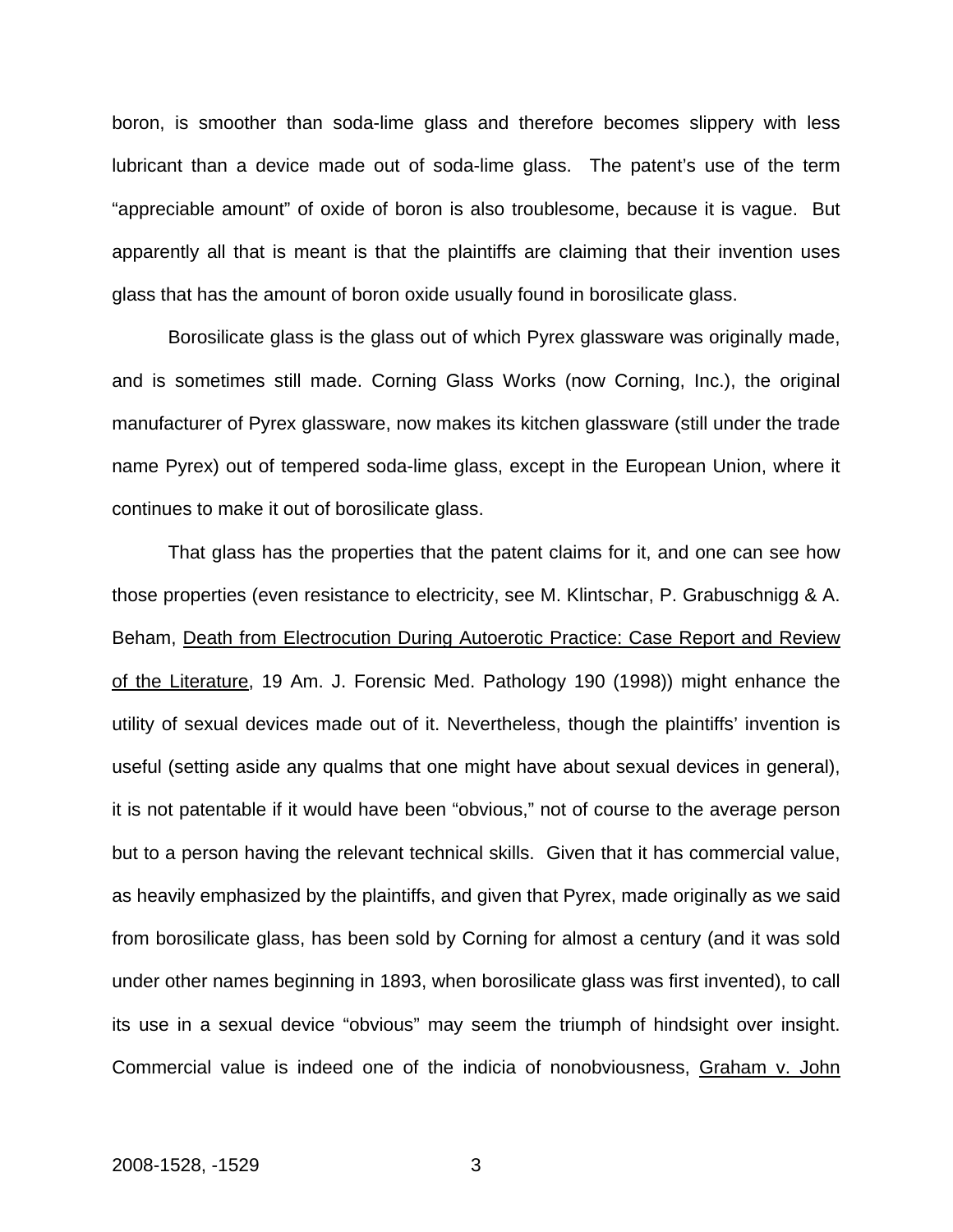Deere Co., 383 U.S. 1, 17–18 (1966); Simmons Fastener Corp. v. Illinois Tool Works, Inc., 739 F.2d 1573, 1575–76 (Fed. Cir. 1984), because an invention that has commercial value is likely to come on the market very shortly after the idea constituting the invention (in this case the use of borosilicate glass in a sexual device) became obvious; if the invention did not appear so soon despite its value in the market, this is some evidence that it wasn't obvious after all. But for a variety of reasons commercial success is deemed a "secondary" indicator of nonobviousness. E.g., Graham v. John Deere Co., supra, 383 U.S. at 18; Richardson-Vicks Inc. v. Upjohn Co., 122 F.3d 1476, 1483–84 (Fed. Cir. 1997). The commercial success of a product can have many causes unrelated to patentable inventiveness; for example, the commercial success of an "invention" might be due not to the invention itself but to skillful marketing of the product embodying the invention.

Among the inventions that the law deems obvious are those modest, routine, everyday, incremental improvements of an existing product or process that confer commercial value (otherwise they would not be undertaken) but do not involve sufficient inventiveness to merit patent protection. This class of inventions is well illustrated by efforts at routine experimentation with different standard grades of a material used in a product—standard in the sense that their properties, composition, and method of creation are well known, making successful results of the experimentation predictable. This is such a case.

A manufacturer might change the composition of a type of glass, such as borosilicate glass, by adding or subtracting types or amounts of the various components; and the change might not be obvious in any sense. The plaintiffs' patent,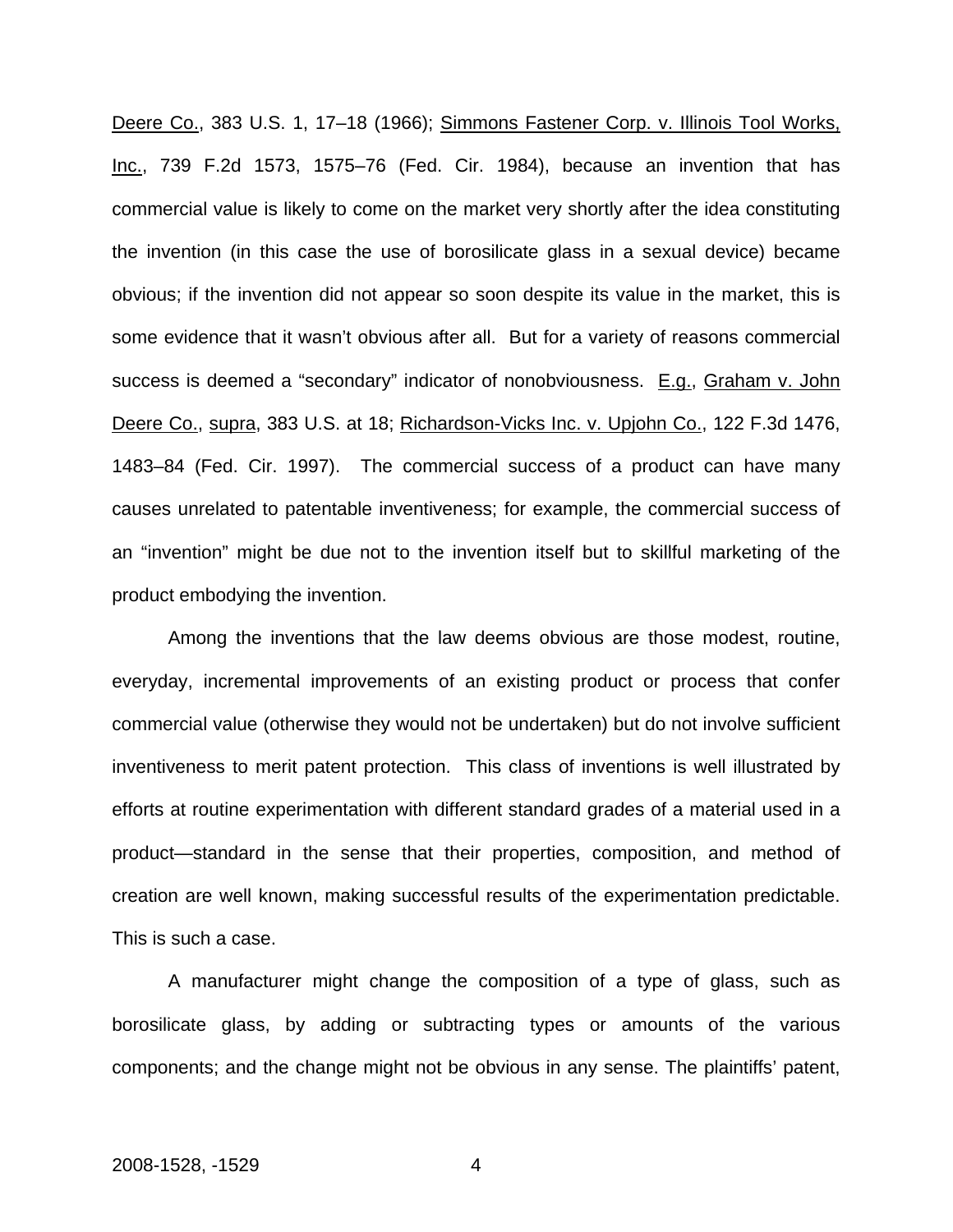however, with its vague reference to "appreciable amounts" of oxide of boron, does not claim any variant of off-the-shelf borosilicate glass. And since that is a standard product with well-known properties—including the properties listed in the patent—to experiment with substituting borosilicate glass for ordinary glass in a sexual device was not a venture into the unknown. That is in contrast with inventing medical devices, which require testing for safety and efficacy and approval by the Food and Drug Administration before they can be sold. Medical Device Amendments of 1976, 21 U.S.C. § 360c, et seq.; see Medtronic, Inc. v. Lohr, 518 U.S. 470, 475–77 (1996).

This case thus exemplifies the Supreme Court's analysis in KSR Int'l Co. v. Teleflex Inc., 550 U.S. 398 (2007). "When a work is available in one field of endeavor, design incentives and other market forces can prompt variations of it, either in the same field or a different one. If a person of ordinary skill can implement a predictable variation, § 103 likely bars its patentability. For the same reason, if a technique has been used to improve one device, and *a person of ordinary skill in the art would recognize that it would improve similar devices in the same way*, using the technique is obvious unless its actual application is beyond his or her skill." Id. at 417 (emphasis added). (The last sentence describes our case to a tee.) There was, the Court continued, no need for the district court to "seek out precise teachings directed to the specific subject matter of the challenged claim, for a court can take account of the inferences and creative steps that a person of ordinary skill in the art would employ." Id. at 418. See also Muniauction, Inc. v. Thomson Corp., 532 F.3d 1318, 1326–27 (Fed. Cir. 2008).